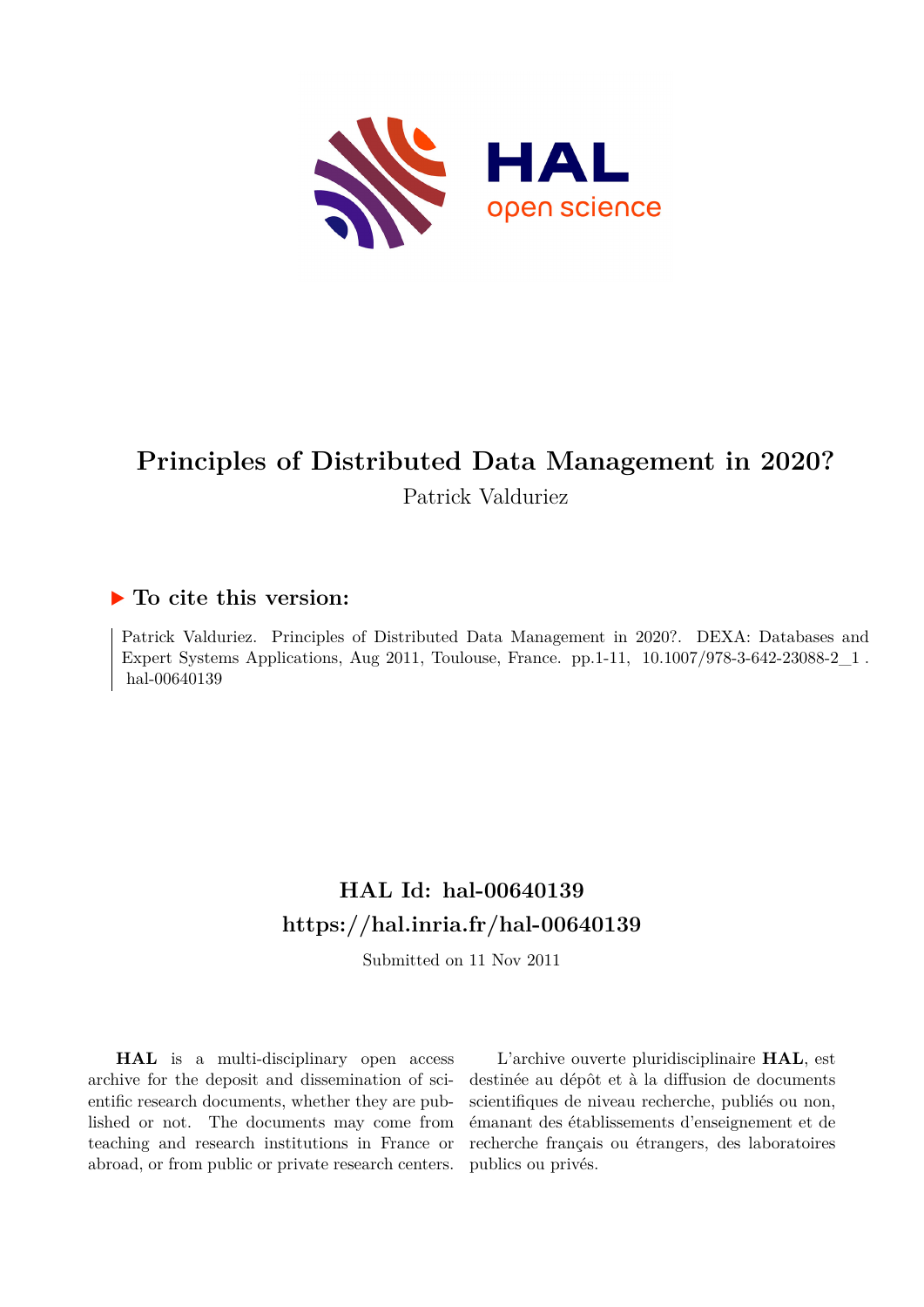### **Principles of Distributed Data Management in 2020?<sup>1</sup>**

Patrick Valduriez

INRIA and LIRMM, Montpellier – France Patrick.Valduriez@inria.fr

**Abstract.** With the advents of high-speed networks, fast commodity hardware, and the web, distributed data sources have become ubiquitous. The third edition of the Özsu-Valduriez textbook *Principles of Distributed Database Systems* [\[10\]](#page-10-0) reflects the evolution of distributed data management and distributed database systems. In this new edition, the fundamental principles of distributed data management could be still presented based on the three dimensions of earlier editions: distribution, heterogeneity and autonomy of the data sources. In retrospect, the focus on fundamental principles and generic techniques has been useful not only to understand and teach the material, but also to enable an infinite number of variations. The primary application of these generic techniques has been obviously for distributed and parallel DBMS versions. Today, to support the requirements of important data-intensive applications (e.g. social networks, web data analytics, scientific applications, etc.), new distributed data management techniques and systems (e.g. MapReduce, Hadoop, SciDB, Peanut, Pig latin, etc.) are emerging and receiving much attention from the research community. Although they do well in terms of consistency/flexibility/performance trade-offs for specific applications, they seem to be ad-hoc and might hurt data interoperability. The key questions I discuss are: What are the fundamental principles behind the emerging solutions? Is there any generic architectural model, to explain those principles? Do we need new foundations to look at data distribution?

#### **1 Introduction**

1

The 1980's were very active periods for the development of distributed relational database technology and all commercial DBMSs today are distributed. The decade of 1990's saw the development and maturation of client-server technology and the introduction of object-orientation – both as stand-alone systems and as objectrelational DBMSs.

 The Özsu-Valduriez textbook Principles of Distributed Database Systems [\[10\]](#page-10-0) was first published in 1991, covering the fundamental distribution principles and techniques. The second edition was published in 1999 and included coverage of client-server systems and distributed object systems. The third edition of the book was out in April 2011. During the writing of the third edition, we have been evaluating the

<sup>&</sup>lt;sup>1</sup> Work partially funded by the DataRing project of the French ANR.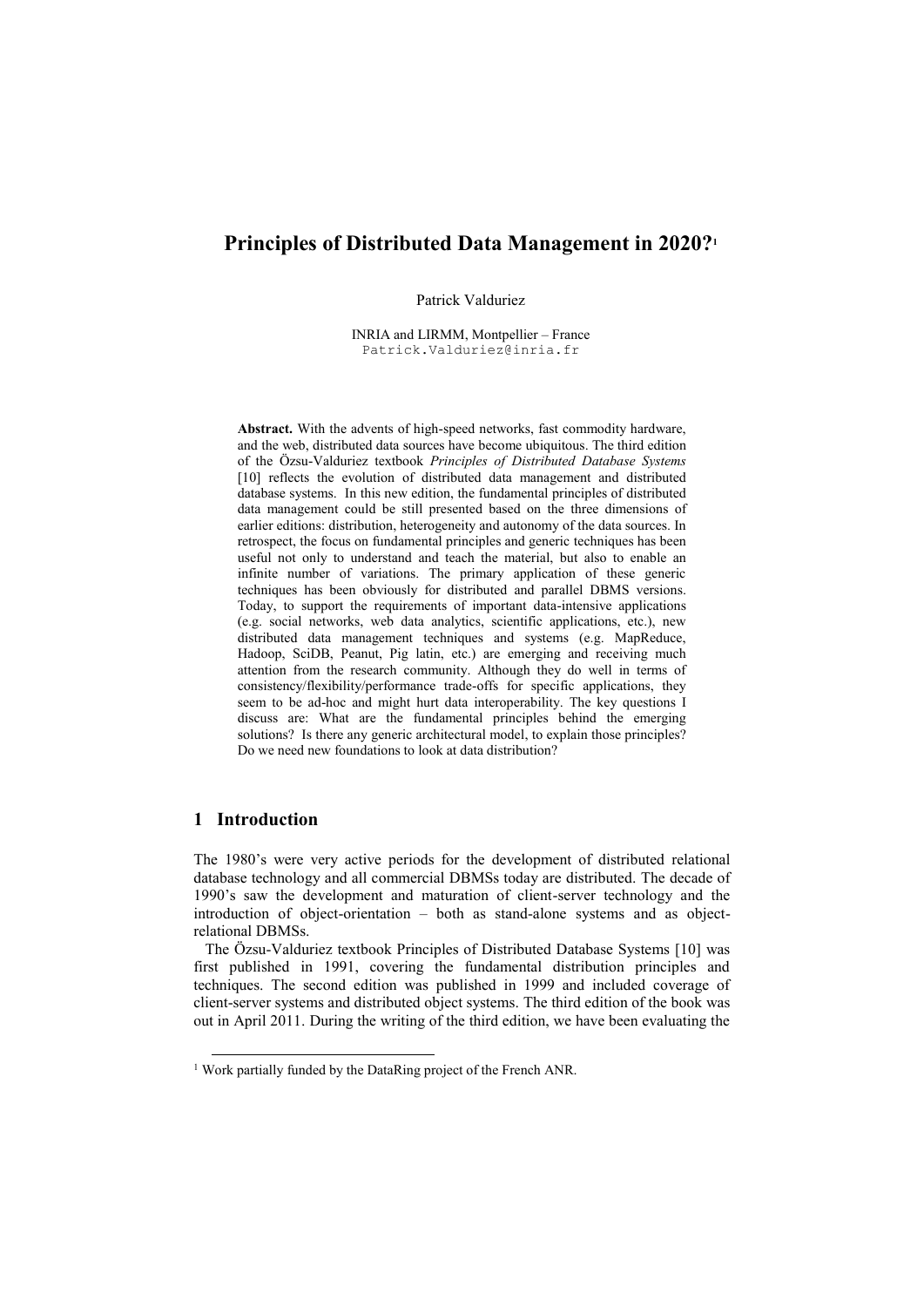past and contemplating the future. It has been almost twenty years since the first edition appeared, and ten years since the second edition. As one can imagine, in a fast changing area such as this, there have been significant changes in the intervening period. As we wrote the third edition, we incorporated technologies that were developed in late 1990's and in 2000's – P2P systems, data integration, database clusters, web and XML data management, stream data management, and cloud data management. It is apparent that the last ten years have seen an accelerated investigation of distributed data management technologies spurred by advent of highspeed networks, fast commodity hardware, very heavy parallelization of hardware, and, of course, the increasing pervasiveness of the web.

 Now, the question is what is likely to happen in the next decade; or to put it differently, if there were to be a fourth edition of our book in 2020, *what would it be?*  what would be new? This is the motivation for this paper<sup>2</sup>.

 In observing the changes that have taken place over the past twenty years of our involvement with this field, what has struck as interesting is that the fundamental principles of distributed data management still hold, and distributed data management can be characterized on three dimensions: distribution, heterogeneity and autonomy of the data sources. What has changed much since and made the problems much harder, is the scale of the dimensions: very large scale distribution (cluster, P2P, web and cloud); very high heterogeneity (web); and high autonomy (web, P2P). Also interesting to note is that the fundamental principles of database fragmentation (or partitioning), data integration, transaction management, replication and relational query processing have stood the test of time. In particular, new techniques and algorithms could be presented as extensions of earlier material, using relational concepts.

 Today, to support the requirements of important data-intensive applications (e.g. social networks, web data analytics), new distributed data management techniques (e.g. MapReduce, Hadoop, Peanut, Pig latin, SciDB) are emerging and receiving much attention from the research community. Although they do well in terms of consistency-flexibility-performance trade-offs for specific applications, they seem to be ad-hoc and might hurt data interoperability. The key questions are: What are the fundamental principles behind the emerging solutions? Is there any generic architectural model, to explain those principles? Do we need new foundations to look at data distribution?

In this paper, I discuss these questions. I first recall the fundamental principles of distributed data management (Section 2). Then, in Section 3, I illustrate the challenges introduced by new data-intensive applications in the context of scientific applications and cloud computing. In Section 4, I discuss emerging solutions and show that they can still be explained along the three main dimensions of distributed data management (distribution, autonomy, heterogeneity). Finally, in Section 5, I discuss what is likely to come next.

1

<sup>2</sup> This was also the basis for a panel at ICDE 2011 [\[11\]](#page-10-1).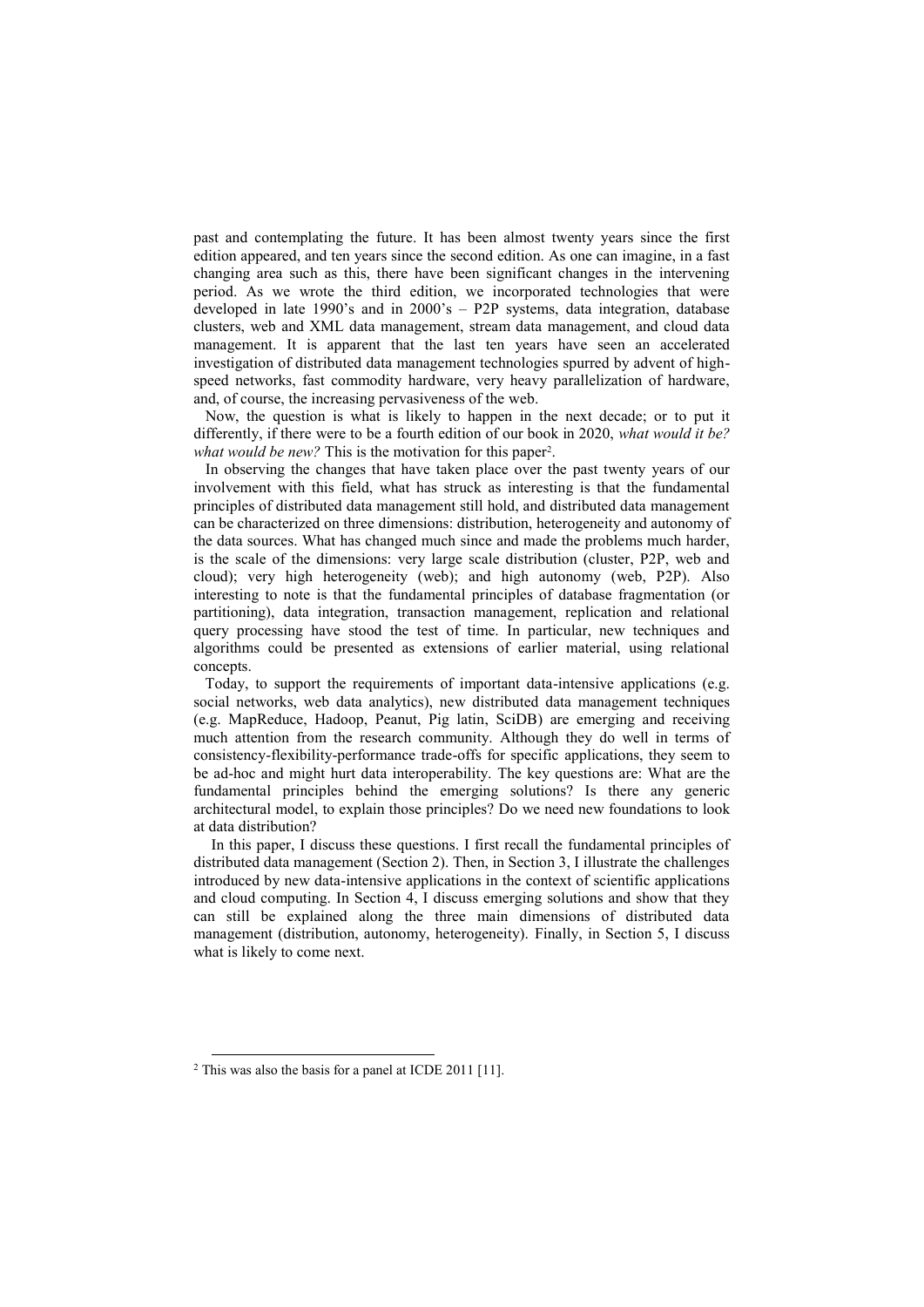#### **2 Principles of Distributed Data Management**

The fundamental principle behind data management is *data independence*, which enables applications and users to share data at a high conceptual level while ignoring implementation details. This principle has been achieved by *database systems* which provide advanced capabilities such as schema management, high-level query languages, access control, automatic query processing and optimization, transactions, data structures for supporting complex objects, etc.

A *distributed database* is a collection of multiple, logically interrelated databases distributed over a computer network. A *distributed database system* is defined as the software system that permits the management of the distributed database and makes the distribution *transparent* to the users. Distribution transparency extends the principle of data independence so that distribution is not visible to users.

These definitions assume that each site logically consists of a single, independent computer. Therefore, each site has the capability to execute applications on its own. The sites are interconnected by a computer network with loose connection between sites which operate independently. Applications can then issue queries and transactions to the distributed database system which transforms them into local queries and local transactions (see Figure 1) and integrates the results. The distributed database system can run at any site s, not necessarily distinct from the data (i.e. it can be site 1 or 2 in Figure 1).



**Figure 1.** A distributed database system with two data sites

 The database is physically distributed across the data sites by fragmenting and replicating the data. Given a relational database schema, for instance, fragmentation subdivides each relation into partitions based on some function applied to some tuples' attributes. Based on the user access patterns, each of the fragments may also be replicated to improve locality of reference (and thus performance) and availability. The use of a set-oriented data model (like relational) has been crucial to define fragmentation, based on data subsets.

The functions provided by a distributed database system could be those of a database system (schema management, access control, query processing, transaction support, etc). But since they must deal with distribution, they are more complex to implement. Therefore, many systems support only a subset of these functions.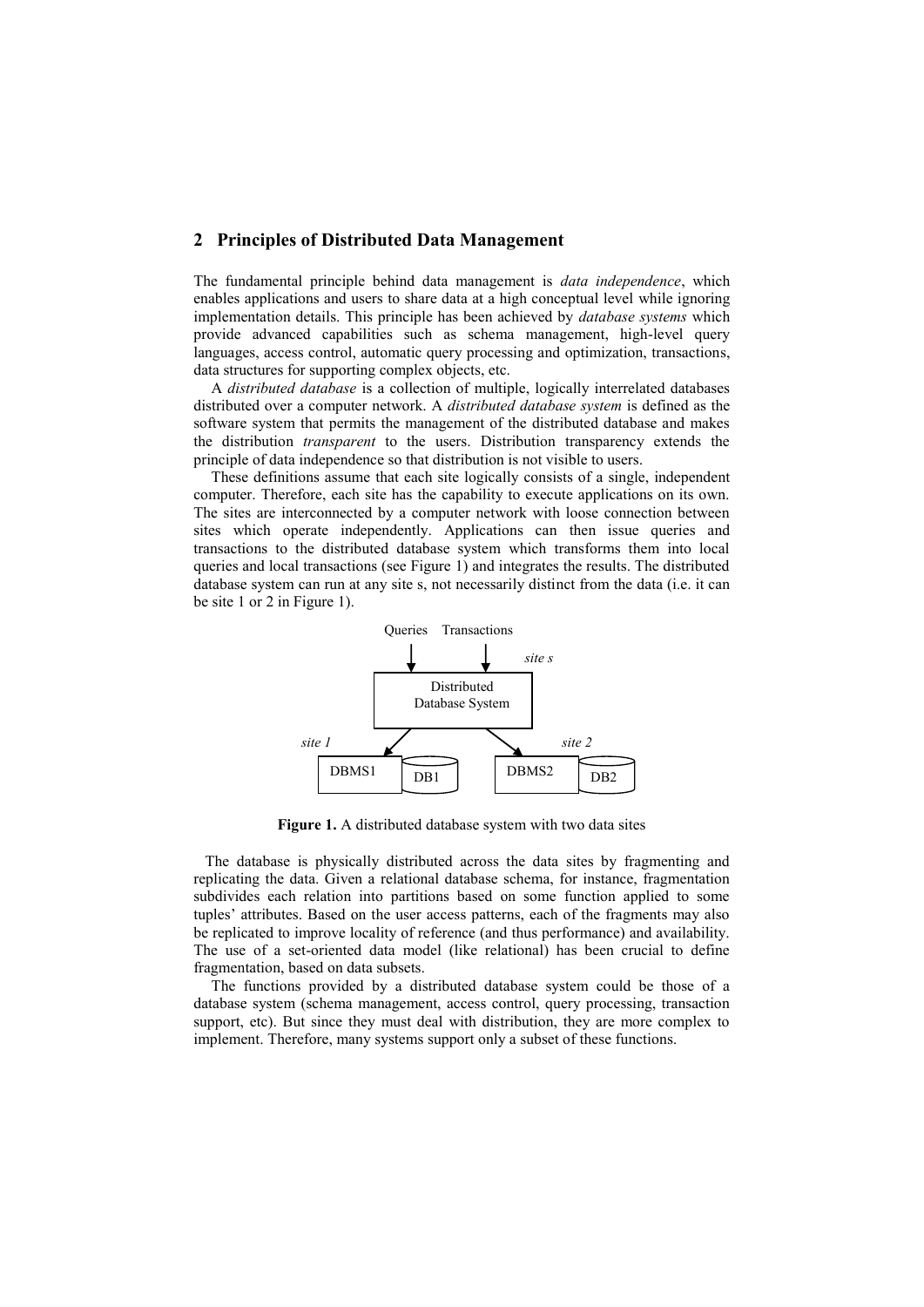When the data and the databases already exist, one is faced with the problem of providing integrated access to heterogeneous data. This process is known as *data integration*: it consists in defining a *global schema* over the existing data and *mappings* between the global schema and the local database schemas. Data integration systems have received several names such as federated database systems, multidatabase systems and, more recently, mediator systems. Standard protocols such as Open Database Connectivity (ODBC) and Java Database Connectivity (JDBC) ease data integration using SQL. In the context of the Web, mediator systems [\[13\]](#page-10-2) allow general access to autonomous data sources (such as files, databases, documents, etc.) in read only mode. Thus, they typically do not support all database functions such as transactions and replication.

When the architectural assumption of each site being a (logically) single, independent computer is relaxed, one gets a *parallel database system* [\[14\]](#page-10-3), i.e. a database system implemented on a tightly-coupled multiprocessor or a cluster. The main difference with a distributed database system is that there is a single operating system which eases implementation and the network is typically faster and more reliable. The objective of parallel database systems is high-performance and highavailability. High-performance (i.e. improving transaction throughput or query response time) is obtained by exploiting data partitioning and query parallelism while high-availability is obtained by exploiting replication. Again this has been made possible by the use of a set-oriented data model, which eases parallelism, in particular, independent parallelism between data subsets.

The distributed database approach has proved effective for applications that can benefit from static administration, centralized control and full-fledge database capabilities, e.g. information systems. For administrative reasons, the distributed database system typically runs on a separate server, which reduces scalability to tens of databases. Data integration systems achieve better scalability to hundreds or thousands of data sources by restricting functionality (i.e. read-only querying). Parallel database systems can also scale up to large configurations with thousands of processing nodes. However, both data integration systems and parallel database systems typically rely on a global schema that can be either centralized or replicated.

We now consider the possible ways in which a distributed DBMS may be architected. We use a classification (Figure 1) that organizes the systems as characterized with respect to three dimensions: (1) the autonomy of local systems, (2) their distribution, and (3) their heterogeneity. Autonomy, in this context, refers to the distribution of control, not of data. It indicates the degree to which individual DBMSs can operate independently. Whereas autonomy refers to the distribution (or decentralization) of control, the distribution dimension of the taxonomy deals with the physical distribution of data over multiple sites (or nodes in a parallel system). There are a number of ways DBMSs have been distributed. We distinguish between client/server (C/S) distribution and peer-to-peer (P2P) distribution (or full distribution). With C/S DBMS, sites may be clients or servers, thus with different functionality, whereas with homogeneous P2P DBMS (DDBMS in Figure 1), all sites provide the same functionality. Note that DDBMS came before C/S DBMS in the late 1970. P2P data management struck back in the 2000 with "modern" variations to deal with very large scale, autonomy and decentralized control. Heterogeneity refers to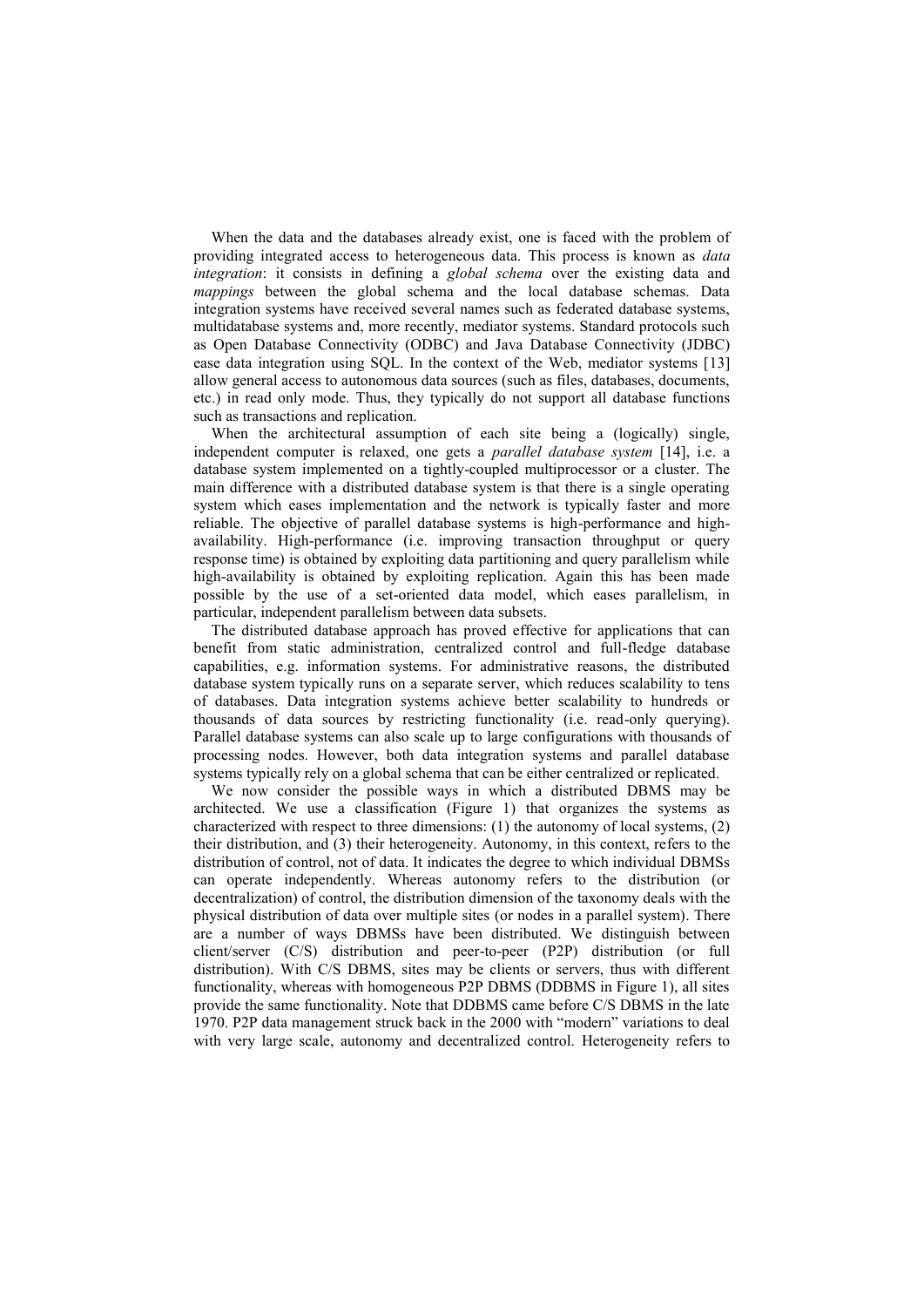

data models, query languages, and transaction management protocols. Multidatabase systems (MDBMS) deal with heterogeneity, in addition to autonomy and distribution.

**Figure 2.** Distributed DBMS Architectures (modified after [\[10\]](#page-10-0))

#### **3 New Challenges for Distributed Data Management**

The pervasiveness of the web has spurred all kinds of data-intensive applications and introduced great challenges for distributed data management. New data-intensive applications such as social networks, web data analytics and scientific applications have requirements that are not met by the traditional distributed database systems in Figure 2. What has changed much and made the problems much harder, is the scale of the dimensions: very large scale distribution, very high heterogeneity, and high autonomy. Let us illustrate the challenges for distributed data management with two important domains: scientific data management and cloud data management.

#### **3.1 Scientific Data Management**

Scientific data management has become a major challenge for the database and data management research community [\[7\]](#page-10-4). Modern science such as agronomy, bioinformatics, physics and environmental science must deal with overwhelming amounts of experimental data produced through empirical observation and simulation. Such data must be processed (cleaned, transformed, analyzed) in all kinds of ways in order to draw new conclusions, prove scientific theories and produce knowledge. However, constant progress in scientific observational instruments (e.g. satellites, sensors, large hadron collider) and simulation tools (that foster in silico experimentation, as opposed to traditional in situ or in vivo experimentation) creates a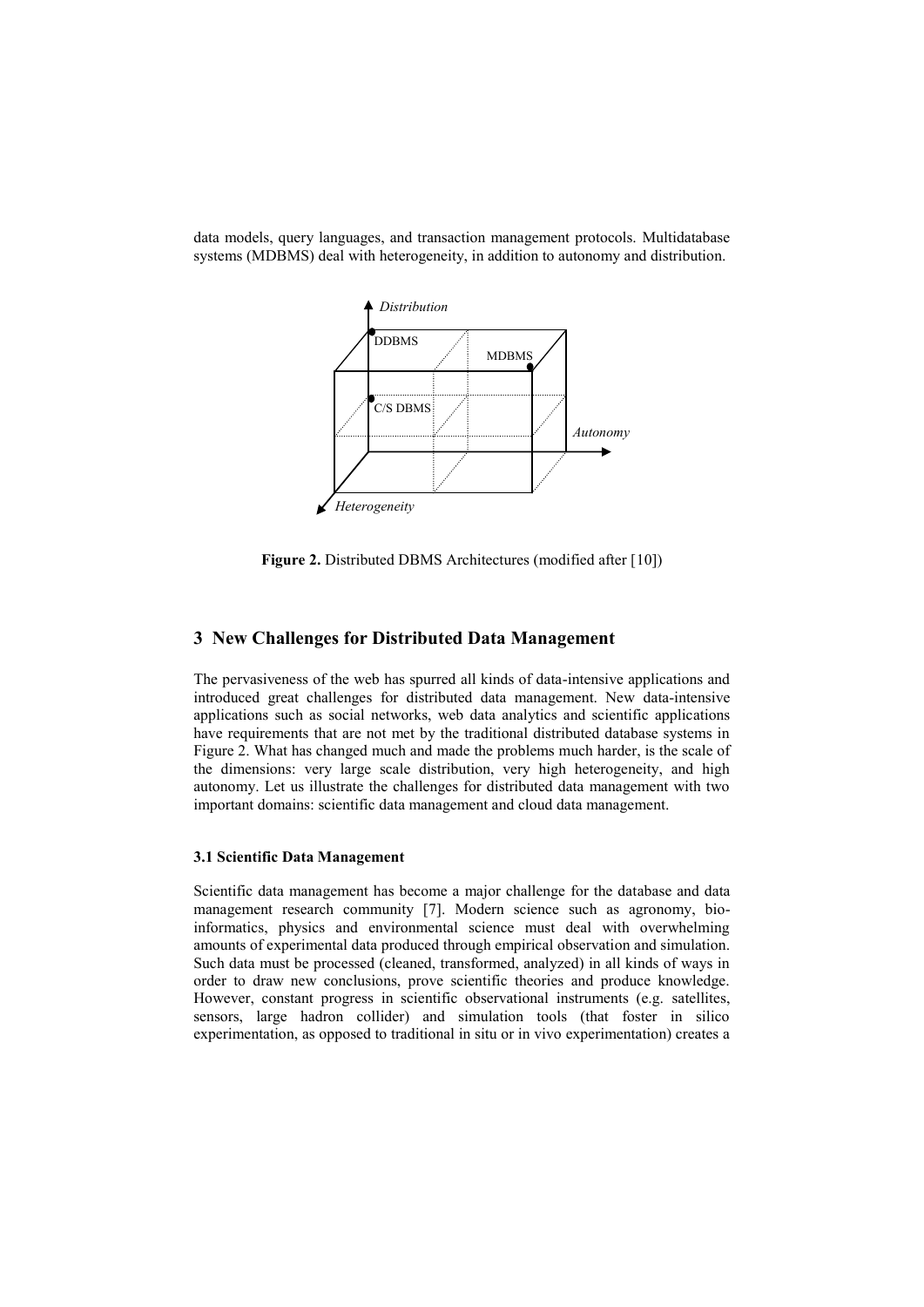huge data overload. For example, climate modeling data are growing so fast that they will lead to collections of hundreds of exabytes expected by 2020.

 Scientific data is also very complex, in particular because of heterogeneous methods used for producing data, the uncertainty of captured data, the inherently multi-scale nature (spatial scale, temporal scale) of many sciences and the growing use of imaging (e.g. satellite images), resulting in data with hundreds of attributes, dimensions or descriptors. Processing and analyzing such massive sets of complex scientific data is therefore a major challenge since solutions must combine new data management techniques with large-scale parallelism in cluster, grid or cloud environments [\[12\]](#page-10-5).

 Furthermore, modern science research is a highly collaborative process, involving scientists from different disciplines (e.g. biologists, soil scientists, and geologists working on an environmental project), in some cases from different organizations distributed in different countries. Since each discipline or organization tends to produce and manage its own data, in specific formats, with its own processes, integrating distributed data and processes gets difficult as the amounts of heterogeneous data grow.

Despite their variety, we can identify common features of scientific data [\[1\]](#page-10-6): massive scale; manipulated through complex, distributed workflows; typically complex, e.g. multidimensional or graph-based; with uncertainty in the data values, e.g., to reflect data capture or observation; important metadata about experiments and their provenance; heavy floating-point computation; and mostly append-only (with rare updates).

#### **3.2. Cloud Data Management**

Cloud computing is the latest trend in distributed computing and has been the subject of much hype. The vision encompasses on demand, reliable services provided over the Internet (typically represented as a cloud) with easy access to virtually infinite computing, storage and networking resources. Through very simple Web interfaces and at small incremental cost, users can outsource complex tasks, such as data storage, system administration, or application deployment, to very large data centers operated by cloud providers. Thus, the complexity of managing the software/hardware infrastructure gets shifted from the users' organization to the cloud provider. From a technical point of view, the grand challenge is to support in a costeffective way the very large scale of the infrastructure which has to manage lots of users and resources with high quality of service.

 However, not all data-intensive applications are good candidates for being "cloudified" [\[1\]](#page-10-6). To simplify, we can classify between the two main classes of dataintensive applications: On Line Transaction Processing (OLTP) and On Line Analytical Processing (OLAP). Let us recall their main characteristics. OLTP deals with operational databases of average sizes (up to a few Terabytes), is write-intensive, and requires complete ACID transactional properties, strong data protection and response time guarantees. On the other hand, OLAP deals with historical databases of very large sizes (up to Petabytes), is read-intensive and thus can accept relaxed ACID properties. Furthermore, since OLAP data are typically extracted from operational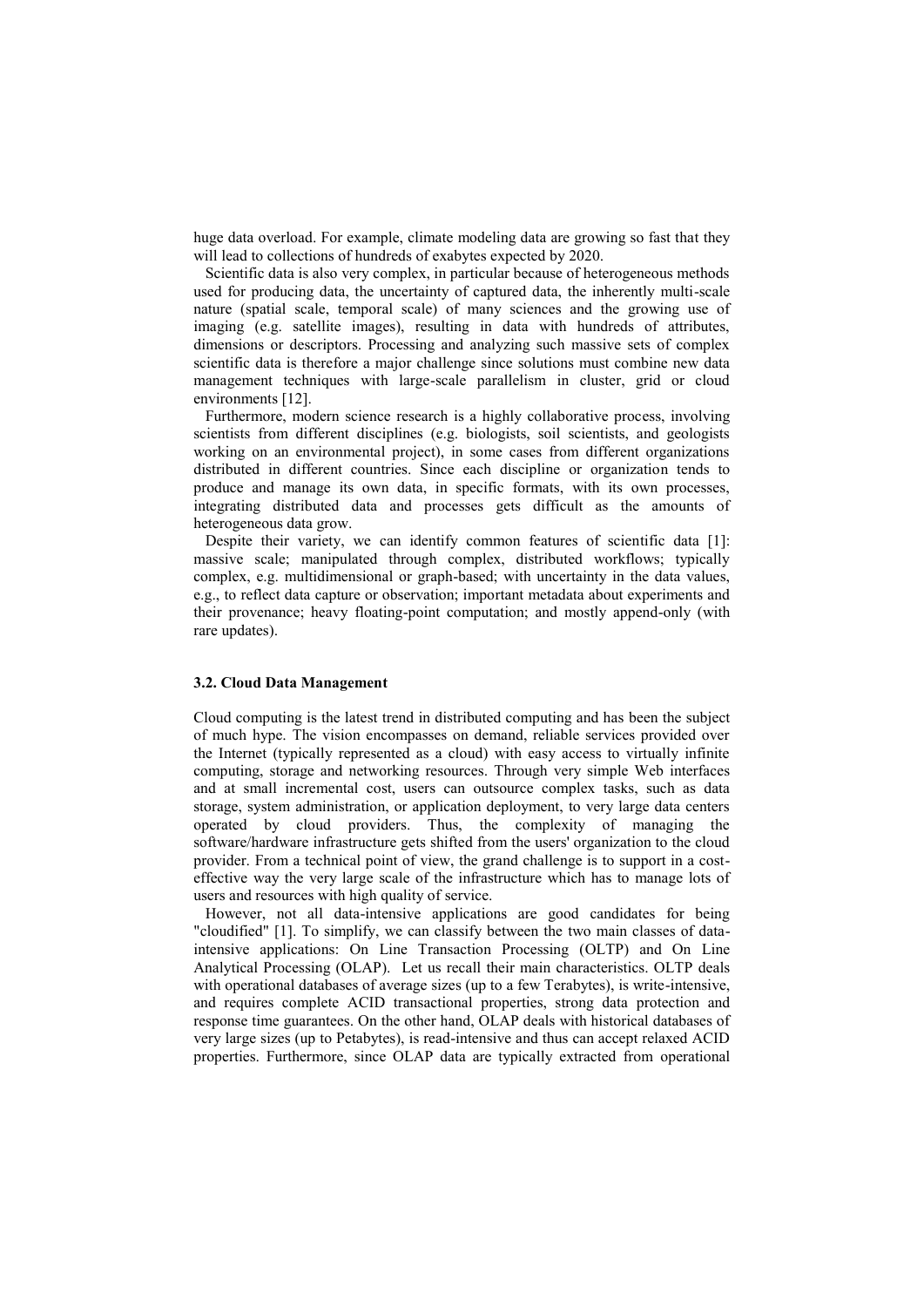OLTP databases, sensitive data can be simply hidden for analysis (e.g. using anonymization) so that data protection is not as crucial as in OLTP.

 OLAP is more suitable than OLTP for cloud primarily because of two cloud characteristics (see the detailed discussion in [\[1\]](#page-10-6)): elasticity and security. To support elasticity in a cost-effective way, the best solution that most cloud providers adopt is a shared-nothing cluster. Shared-nothing provides high-scalability but requires careful data partitioning. Since OLAP databases are very large and mostly read-only, data partitioning and parallel query processing are effective. However, it is much harder to support OLTP on shared-nothing because of ACID guarantees which require complex concurrency control. For these reasons and because OLTP databases are not so large, shared-disk is the preferred architecture for OLTP.

 The second reason that OLTP is not so suitable for cloud is that highly sensitive data get stored at an untrusted host (the provider site). Storing corporate data at an untrusted third-party, even with a carefully negociated Service Level Agreement (SLA) with a reliable provider, creates resistance from some customers because of security issues. However, this resistance is much reduced for historical data, with anonymized sensitive data.

 There is much more variety in cloud data than in scientific data since there are many different kinds of customers (individuals, SME, large corporations, etc.). However, we can identify common features. Cloud data can be very large, unstructured (e.g. text-based) or semi-structured, and typically append-only (with rare updates). And cloud users and application developers may be in high numbers, but not DBMS experts.

#### **4 Emerging Solutions**

Generic data management solutions (e.g. relational DBMS) that have proved effective in many application domains (e.g. business transactions) are not efficient at dealing with these emerging applications, thereby forcing developers to build ad-hoc solutions that are labor-intensive and cannot scale. In particular, relational DBMSs have been lately criticized for their "one size fits all" approach. Although they have been able to integrate support for all kinds of data (e.g., multimedia objects, XML documents and new functions), this has resulted in a loss of performance and flexibility for applications with specific requirements because they provide both "too much" and "too little". Therefore, it has been argued that more specialized DBMS engines are needed. For instance, column-oriented DBMSs, which store column data together rather than rows in traditional row-oriented relational DBMSs, have been shown to perform more than an order of magnitude better on decision-support workloads. The "one size does not fit all" counter-argument generally applies to cloud data management as well.

 Therefore, current data management solutions have traded consistency for scalability, simplicity and flexibility. As alternative to relational DBMS (which use the standard SQL language), these solutions have been recently quoted as Not Only SQL (NOSQL) by the database research community. Many of these solutions have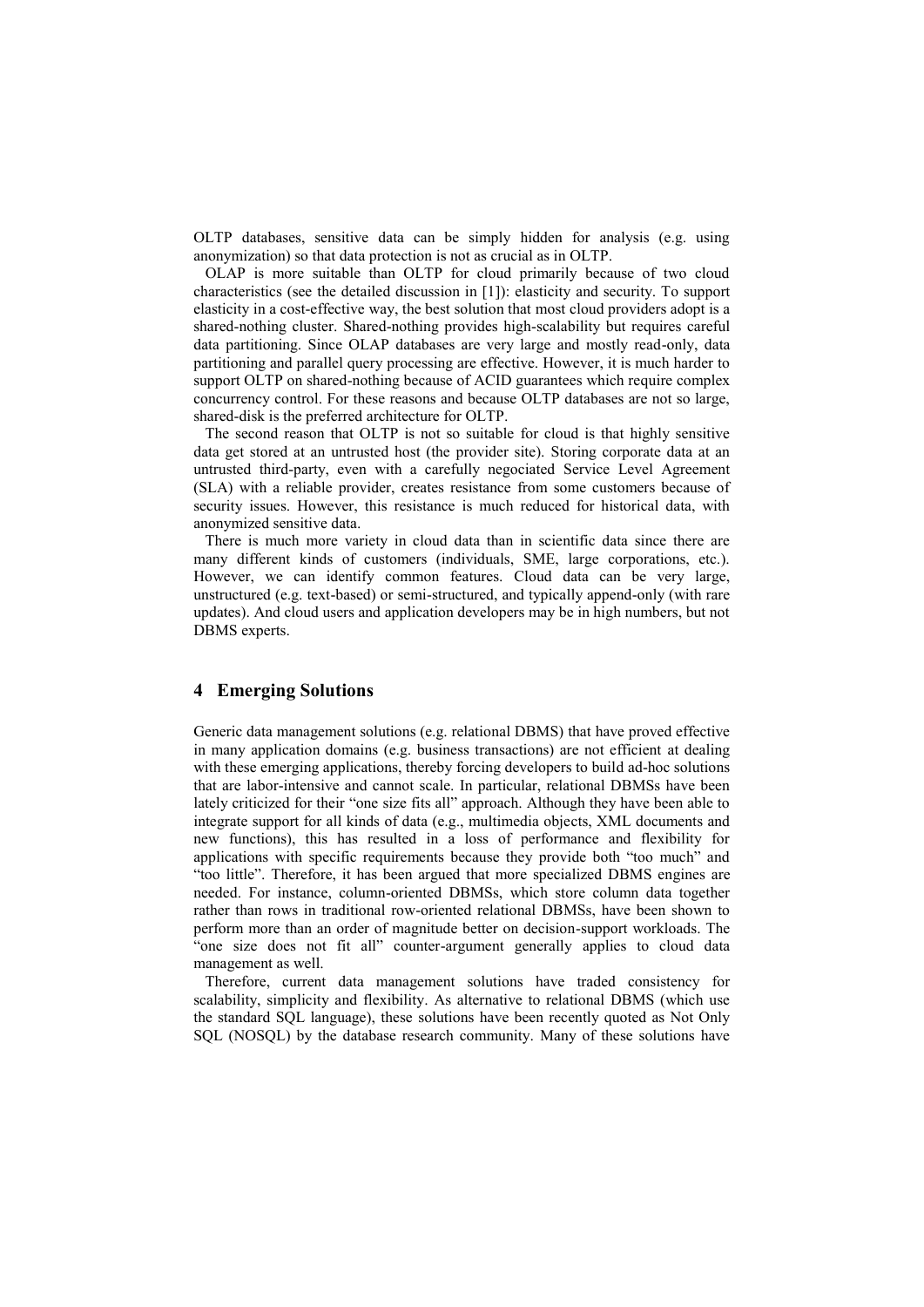been developed for the cloud or the grid, which both exploit large scale parallelism, typically with shared-nothing clusters.

 Figure 3 positions the architectures of emerging solutions along the same three dimensions (distribution, heterogeneity and autonomy). Like cloud computing, grid computing enables access to very large compute and storage resources over the Web. Compared with cloud computing which deals with large-scale parallelism, the grid is characterized with high heterogeneity, large-scale distribution and large-scale parallelism. In addition to grid and cloud, we also position the recent P2P DBMS that target large-scale distribution and data integration systems (like MDBMS) that deal with large-scale distribution, heterogeneity and autonomy.



**Figure 3.** Architectures of Emerging Solutions

 Distributed data management for cloud applications emphasizes scalability, faulttolerance and availability, sometimes at the expense of consistency or ease of development. Let us illustrate this approach with two popular solutions: Google Bigtable and Yahoo! PNUTS.

 Bigtable is a database storage system for a shared-nothing cluster [\[4\]](#page-10-7). It uses a distributed file system (Google File System - GFS) for storing structured data in distributed files, with fault-tolerance and availability. It also uses a form of dynamic data partitioning for scalability. There are also open source implementations of Bigtable, such as Hadoop Hbase, which runs on Hadoop Distributed File System (HDFS). Bigtable supports a simple data model that resembles the relational model, with multi-valued, timestamped attributes. It provides a basic API for defining and manipulating tables, within a programming language such as  $C++$ , and various operators to write and update values, and to iterate over subsets of data, produced by a scan operator. There are various ways to restrict the rows, columns and timestamps produced by a scan, as in a relational select operator. However, there is no complex operator such as join or union, which should be programmed using the scan operator. Transactional atomicity is supported for single row updates only. To store a table in GFS, Bigtable uses range partitioning on the row key. Each table is divided into partitions, called tablets, each corresponding to a row range.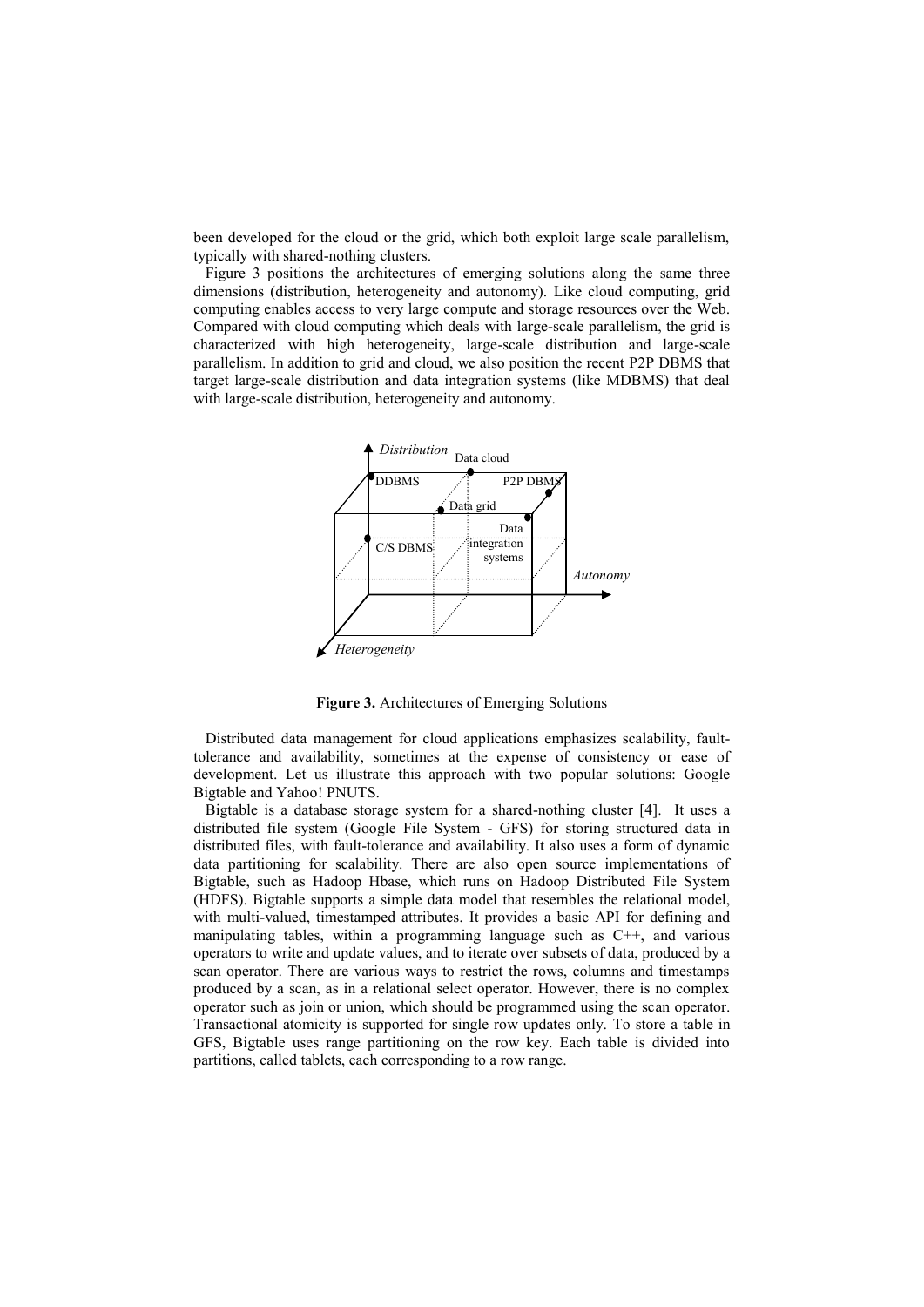PNUTS is a parallel and distributed database system for cloud applications at Yahoo! [\[5\]](#page-10-8). It is designed for serving Web applications, which typically do not need complex queries, but require good response time, scalability and high availability and can tolerate relaxed consistency guarantees for replicated data. PNUTS supports the relational data model, with arbitrary structures allowed within attributes of Blob type. Schemas are flexible as new attributes can be added at any time even though the table is being queried or updated, and records need not have values for all attributes. PNUTS provides a simple query language with selection and projection on a single relation. Updates and deletes must specify the primary key. PNUTS provides a replica consistency model that is between strong consistency and eventual consistency, with several API operations with different guarantees. Database tables are horizontally partitioned into tablets, through either range partitioning or hashing, which are distributed across many servers in a cluster (at a site).

 To summarize, both Bigtable and PNUTS provide some variations of the relational model, a simple API or language for manipulating data, and relaxed consistency guarantees. They also rely on fragmentation (partitioning) and replication for faulttolerance. Thus, they capitalize on the well-known principles of distributed data management.

Emerging solutions strive to be more generic than ad-hoc solutions which are labor-<br>tensive and cannot scale. For instance, the SciDB organization intensive and cannot scale. For instance, the SciDB organization (http://www.scidb.org) is building an open source database system for scientific data analytics. SciDB will be certainly effective for similar applications for which the data is well understood (with well-defined data structures). However, to avoid that the "one size fits all" argument applies to SciDB as well, the key question is: *how generic should scientific data management be, without hampering application-specific optimizations?* For instance, to perform scientific data analysis efficiently, scientists typically resort to dedicated indexes, compression techniques and specific algorithms. Thus, generic techniques, inspired from the DB research community should be able to cope with these specific techniques.

 Genericity in data management encompasses two dimensions: data model (which provides data structures (captured by the data model) and data processing (inferred by the query language). Relational DBMS have initially provided genericity through the relational data model (that subsumes earlier data models) and a high-level query language (SQL). However, successive object extensions to include new data structures such as lists and arrays and support user-defined functions in a programming language have resulted in a yet generic, but more complex data model and language for the developers. Therefore, emerging solutions tend to rely on a more specific data model (e.g. Bigtable which is some kind of nested relational model) with a simple set of operators easy to use from a programming language. For instance, to address the requirements of social network applications, new solutions rely on a graph data model and graph-based operators. To address the requirements of scientific applications, SciDB supports an array data model, which generalizes the relational model, with array operators. User-defined functions also allow for more specific data processing. MapReduce [\[6\]](#page-10-9) is a good example of generic parallel data processing framework, on top of a distributed file system (GFS). It supports a simple data model (sets of (key, value) pairs), which allows user-defined functions (map and reduce). Although quite successful among developers, it is relatively low-level and rigid,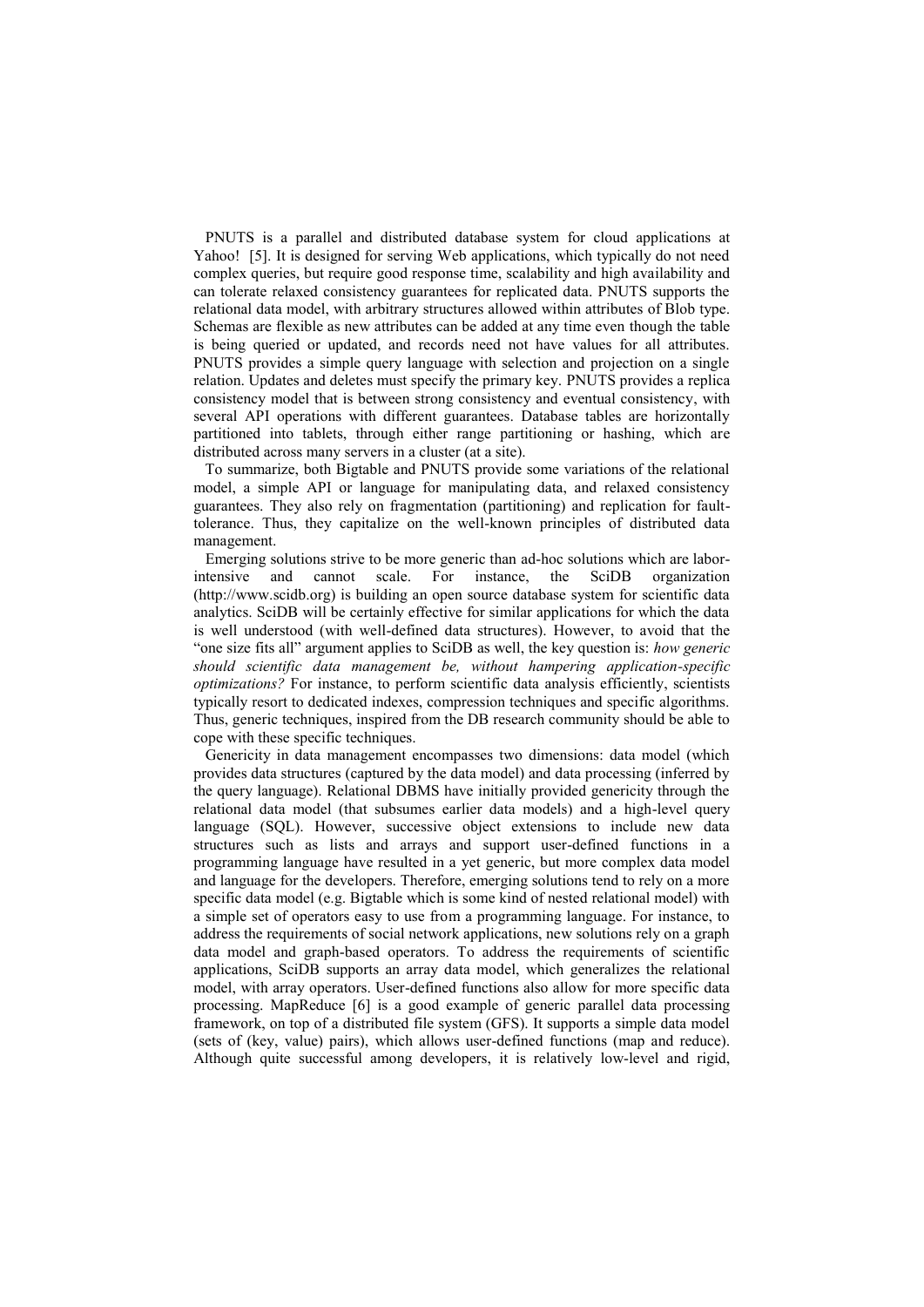leading to custom user code that is hard to maintain and reuse. Pig latin [\[8\]](#page-10-10) is an alternative data management solution that raises the level of abstraction with an algebraic query language. In emerging solutions, it is interesting to witness the development of algebras, with specific operators, to raise the level of abstraction in a way that enables optimization. For instance, in [\[9\]](#page-10-11), we propose an algebraic approach enables automatic optimization of scientific workflows that manipulate huge amounts of data through specific programs and files.

#### **5 Conclusion**

To support the requirements of important data-intensive applications (e.g. social networks, web data analytics, scientific applications, etc.), new distributed data management techniques and systems (e.g. MapReduce, Hadoop, SciDB, Peanut, Pig latin, etc.) have emerged and are receiving much attention from the research community. Now, the guiding question for this paper was what is likely to happen in the next decade; or what will be the principles of distributed data management in 2020. I translated this into three questions: (1) What are the fundamental principles behind the emerging solutions? (2) Is there any generic architectural model, to explain those principles? (3) Do we need new foundations to look at data distribution?

<span id="page-10-12"></span><span id="page-10-8"></span><span id="page-10-7"></span><span id="page-10-6"></span>To address (1), I illustrated the challenges introduced by new data-intensive applications in the context of scientific applications and cloud computing. The emerging solutions typically provide some variations of the relational model, a simple API or language for manipulating data, and relaxed consistency guarantees. They also rely on fragmentation (partitioning) for large-scale parallelism and replication for fault-tolerance. Thus, they capitalize on the well-known principles of distributed data management.

<span id="page-10-11"></span><span id="page-10-10"></span><span id="page-10-9"></span><span id="page-10-4"></span>Wrt (2), I showed that emerging solutions can still be explained along the three main dimensions of distributed data management (distribution, autonomy, heterogeneity), yet pushing the scales of the dimensions high up. However, I raised the question of how generic should distributed data management be, without hampering application-specific optimizations. Emerging NOSQL solutions tend to rely on a specific data model (e.g. Bigtable, MapReduce) with a simple set of operators easy to use from or with a programming language. It is also interesting to witness the development of algebras, with specific operators, to raise the level of abstraction in a way that enables optimization [\[9\]](#page-10-11). What is missing to explain the principles of emerging solutions is one or more dimensions on generic/specific data model and data processing.

<span id="page-10-5"></span><span id="page-10-3"></span><span id="page-10-2"></span><span id="page-10-1"></span><span id="page-10-0"></span>The hardest question is (3): Do we need new foundations to look at data distribution? It all depends what we mean by "data" and whether we consider the continuum between data, information and knowledge, with increasing pervasiveness of data semantics. During the ICDE 2011 panel [\[11\]](#page-10-1), one of us (S. Abiteboul) argued that accessing highly distributed, heterogeneous data in personal dataspaces on the web was beyond human expertise, and requires us moving from data to knowledge, with automated reasoning. This is the motivation for the comeback of Datalog as a uniform language to deal with data, metadata, rules, distribution, time, etc. [\[2\]](#page-10-12).